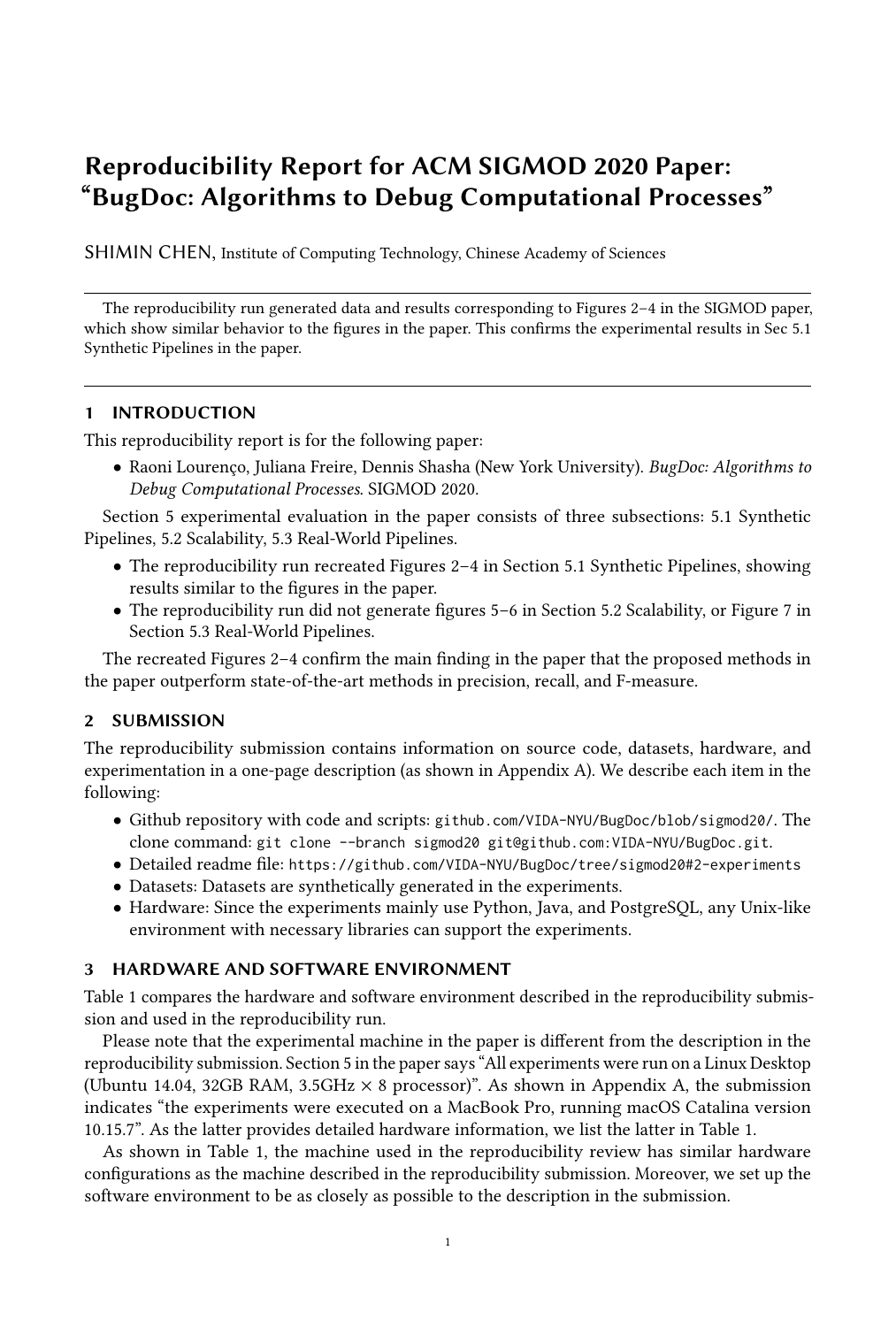|                          | Reproducibility Submission                                            | Reproducibility Review                                             |
|--------------------------|-----------------------------------------------------------------------|--------------------------------------------------------------------|
| Machine/OS<br><b>CPU</b> | MacBook Pro, macOS Catalina 10.15.7<br>2.2GHz Quad-Core Intel Core i7 | Linux Desktop, Ubuntu 18.04<br>3.4GHz Quad-Core Intel Core i7-4770 |
| RAM                      | 16GB                                                                  | 32GB                                                               |
| Storage                  | HDD.                                                                  | <b>HDD</b>                                                         |
| PostgreSQL               | version 11                                                            | version 11                                                         |
| Python                   | version 3.6                                                           | version 3.6.9                                                      |
| Java                     | version 1.8.0 144                                                     | version 1.8.0 282                                                  |

Table 1. Hardware and software environment

## 4 REPRODUCIBILITY EVALUATION

## 4.1 Process

We followed the reproducibility submission to set up and run the experiments. The main process is automated by a number of scripts. We addressed the following challenges with the help of the authors:

- We found that the script had been running for a week, which could mean something was wrong. Therefore, we contacted the authors to understand whether this was normal or not. It turned out that the experiments could run for 10–20 days. A lesson learned is that the reproducibility submission should give an estimate of the run time if it is longer than a threshold (e.g., 24 hours).
- The first run of the experiments produced the sub-figures in Figure 2 only. The other figures were missing. We contacted the authors to understand if this was expected or not. With a few communications, the authors fixed the problem and updated the github repository. A lesson learned is that the reproducibility submission should specify which figures in the paper are expected to be generated.
- We saw that two of the seven bars were missing from the produced figures. We fixed the problem with the help of the authors. It turned out that a PostgreSQL language package should be installed. This information was missing from the submission description, but it was in a readme file in the repository. Since we mainly followed the submission description, we overlooked the latter in the initial run. A lesson learned is that it would be nice if the submission can list all important packages, not only the main software, but also the add-on packages that are not installed by default.

## 4.2 Results

Reproduced results. The reproducibility run recreated Figures 2–4 in Section 5.1 Synthetic Pipelines, showing results similar to the figures in the paper. This confirms the main finding in the paper. That is, the proposed methods in the paper outperform state-of-the-art methods in precision, recall, and F-measure (for synthetic datasets).

Results not produced. The reproducibility run did not generate figures 5–6 in Section 5.2 Scalability, or Figure 7 in Section 5.3 Real-World Pipelines.